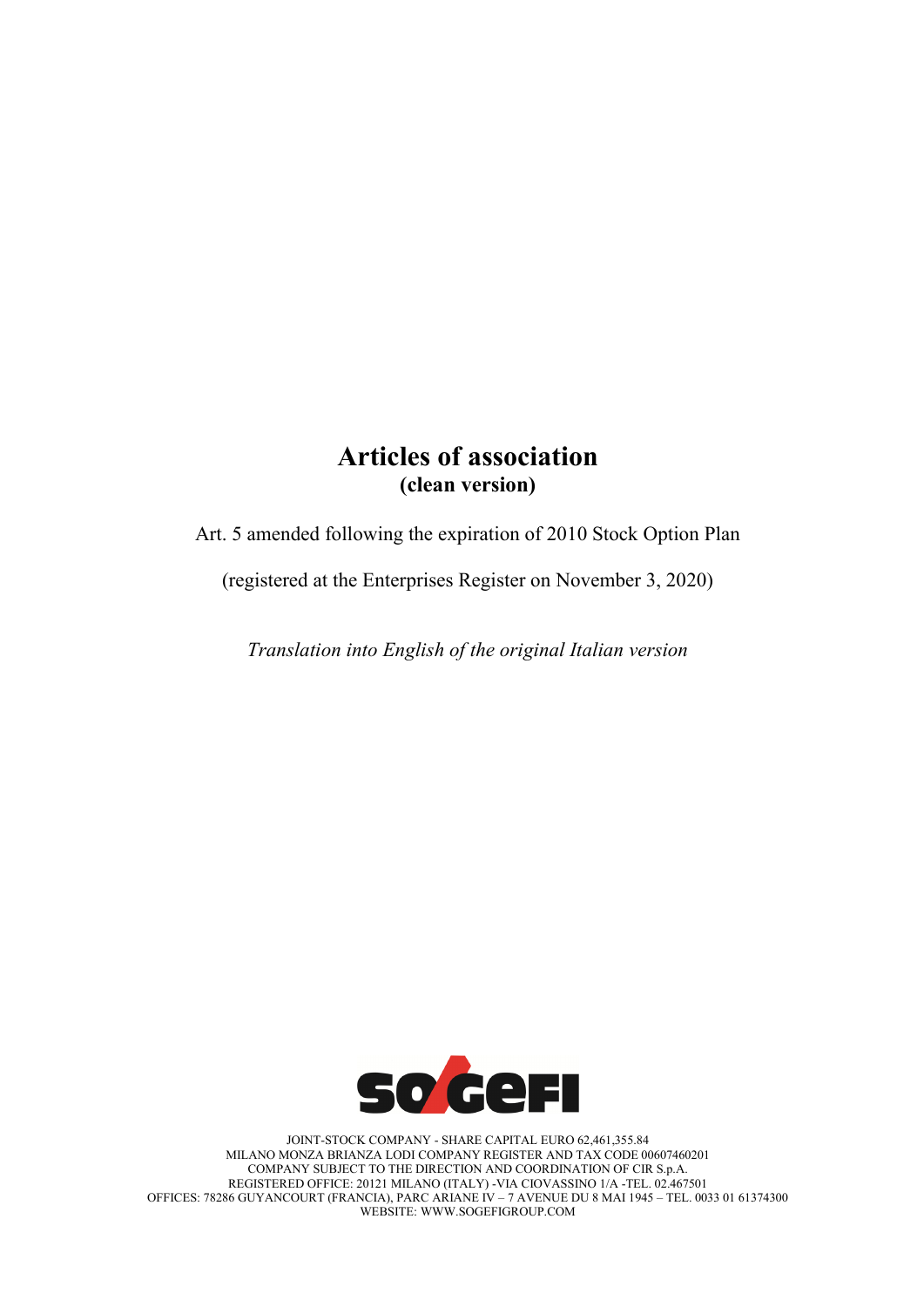#### BY-LAWS

# NAME - OBJECT - REGISTERED OFFICES - DURATION

Art. 1) A joint-stock company is formed under the name of:

#### "SOGEFI S.p.A."

Art. 2) The objects of the Company, which must not gather savings in any form, are to purchase, hold and sell equity investments in other companies or businesses and to manage assets.

In this regard, the Company may carry out all security, real estate, financial, commercial and industrial transactions deemed useful by the Board of Directors, as well as give guarantees and endorsements of any kind to third parties, including group companies and bodies, whose corporate objects may be dissimilar to its own, and in general give secured and other guarantees for the commitments of other parties.

The Company may also take direct or indirect interests or equity holdings in other companies or businesses whose objects are similar to or related to or connected with its own.

Art. 3) The Company's registered offices are in Milan.

The Board of Directors may establish or close, at any time, secondary offices, branches, agencies, representative offices, warehouses and depots, both in Italy and abroad.

For all relations with the Company, the elected domicile of each shareholder is deemed to be the address recorded in the Shareholders' register.

Art. 4) The duration of the Company is fixed until December thirty-one two thousand and fifty (December 31, 2050).

The duration of the Company may be extended or the Company may be wound up early by an extraordinary resolution of the Shareholders.

## SHARE CAPITAL

Art. 5) The share capital amounts to Euro 62,461,355.84 (sixty-two million four hundred and sixty-one thousand three hundred and fifty-five euros and eighty-four cents) and is represented by 120,117,992 (one hundred and twenty million one hundred and seventeen thousand nine hundred ninety-two) ordinary shares of par value Euro 0.52 (fifty-two cents) each.

The Extraordinary Shareholders' Meeting held on 26 September 2014 has resolved to increase the share capital in return for cash contributions and possibly in stages, with the exclusion of any preemptive rights under article 2441, paragraph 5, of the Italian Civil Code. The increase will be of an overall maximum amount of  $\epsilon$  9.657,528.92 (nine million, six-hundred fifty-seven thousand, five hundred and twenty-eight euro and ninety-two cents) to be issued in one or more solutions through a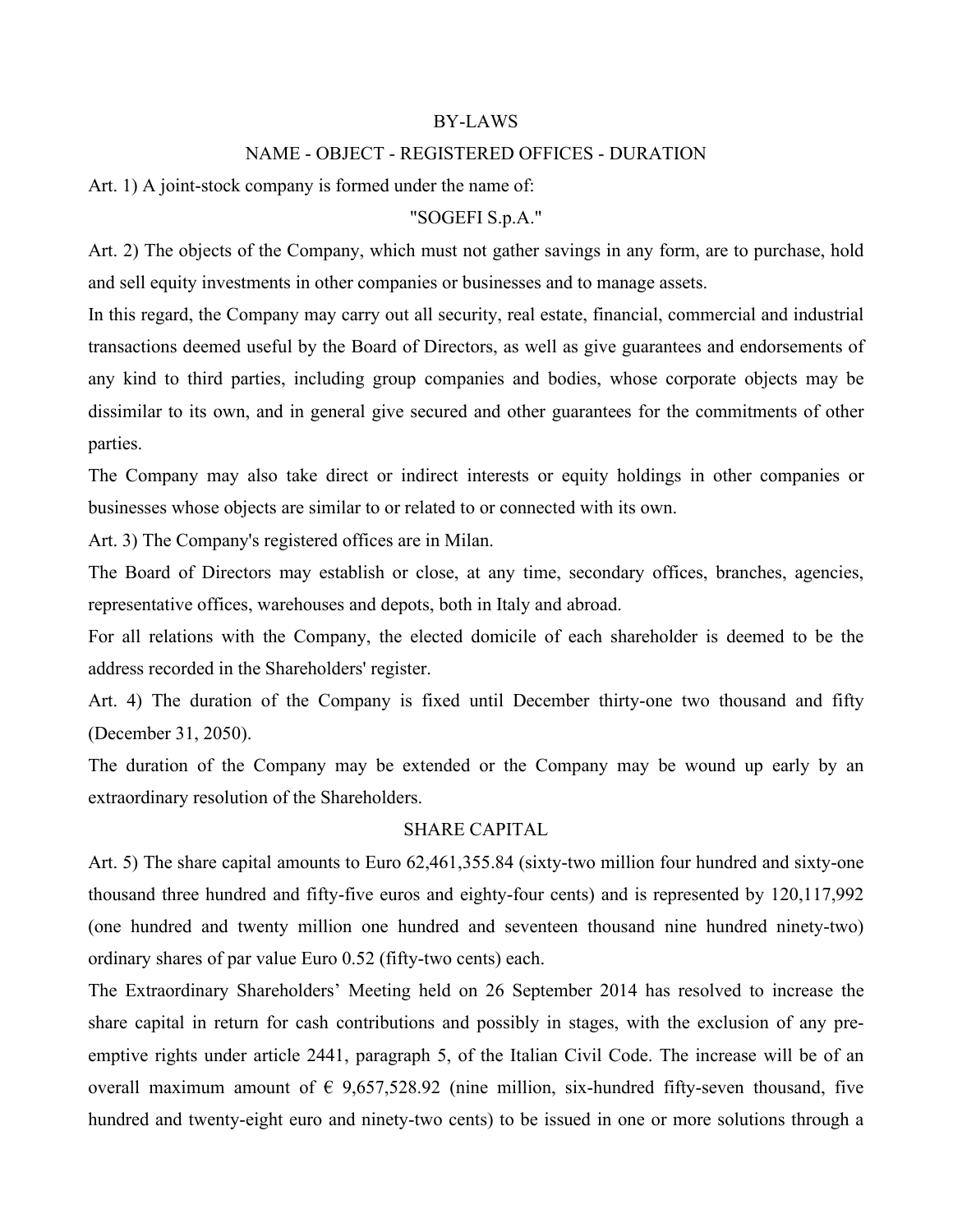maximum of no. 18,572,171 (eighteen million, five hundred seventy-two thousand, one hundred and seventy-one) ordinary shares of the Company, having the same characteristics as the other outstanding ordinary shares, reserved irrevocably and exclusively for the conversion of bonds issued on May 21, 2014. It is understood that the deadline to subscribed the newly issued shares is 32 (thirty-two) market business days before May 21, 2021, and if by that term the capital increase were not to have been fully subscribed, the same will be deemed increased by the amount subscribed to that date, with the directors being expressly authorised to issue new shares as they will be subscribed.

All shares may be grouped in blocks or certificates, as requested or deemed appropriate.

Share capital may be increased by issuing ordinary shares and/or savings shares and/or other categories of share; holders of the various categories of share have the right to subscribe, in proportion to their interest in each category, for new shares issued in that category and, failing this or for the difference, for shares in the other categories.

Resolutions to issue new shares with the same characteristics as those already issued, or with other characteristics, whether via a capital increase or by the conversion of ordinary shares and/or savings shares and/or other categories of share, will not require further approval from the special meetings of the holders of the various categories of share.

Art. 6) Paid-up shares are registered in the name of the holder and may be converted into bearer shares or vice versa, unless this is forbidden by law.

Art. 7) The General Meeting may resolve to reduce capital, including via the assignment to individual Shareholders or groups of Shareholders of specific corporate assets or shares or quotas in other businesses in which the Company has an interest, all without prejudice to the requirements of arts. 2327 and 2413 of the Italian Civil Code.

Art. 8) The Board of Directors, for a maximum period of five years from the date of registration in the Register of Enterprises of the Extraordinary Shareholders Meeting's resolution of April 26, 2019, has the power:

a) to increase the share capital, on one or more occasions, up to a maximum total par value of Euro 100,000,000 (one hundred million) free and/or paid with or without a share premium, even with exclusion or restriction of the option right pursuant to art. 2441 paragraph IV and V of Italian Civil Code, with the right for directors to determine from time to time the category of shares, the issue price of shares (included eventual share premium), the enjoyment, the possible destination of share capital increase for the conversion of bonds, including those issued by third parties, both in Italy and abroad, or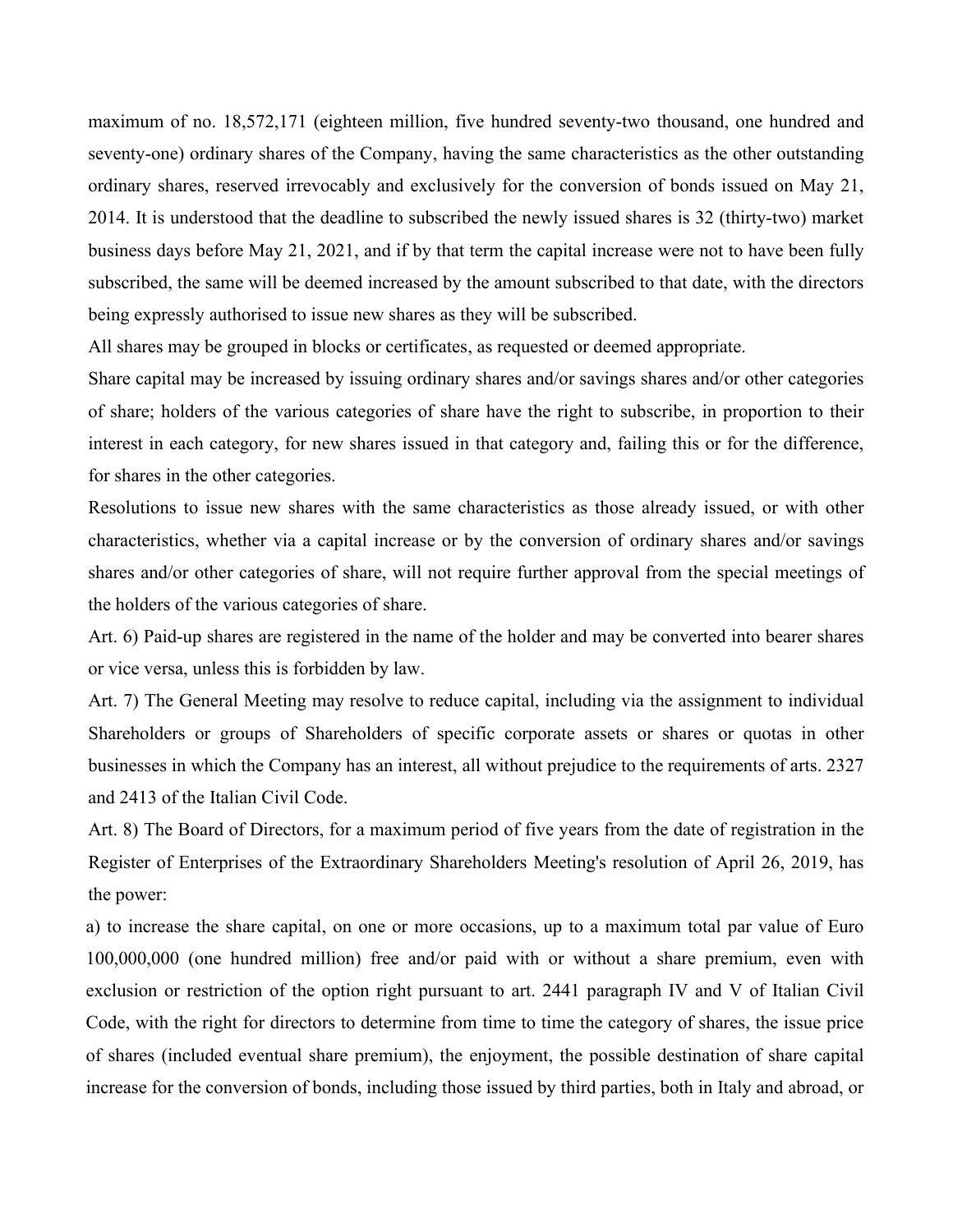for warrants and to determine the equity reserves available to be allocated to capital and their amount. More generally, define the terms and conditions of the share capital increase;

b) to increase, on one or more occasions, the share capital by a maximum par value of Euro 5,200,000 (five million two hundred thousand), by issuing a maximum number of 10,000,000 shares with or without a share premium, including special categories of shares (preference, savings, with special benefits), to be offered for subscription pursuant to art. 2441 V and the last paragraph of the Italian Civil Code, to directors and employees of the Company and its subsidiaries, with the right for the Board to determine the issue price, the subscription requirements and limits on the availability of the shares and, in general the terms and conditions of the said subscription;

c) to issue, on one or more occasions, even with exclusion of the option right, and in this case in favour of institutional investors, bonds convertible into shares or carrying rights for the assignment of shares, in any currency, if allowed by law, with a corresponding increase of the share capital, up to a maximum amount of Euro  $\epsilon$  100,000,000 (one hundred million).

More generally, to define the terms and conditions of the bond issue and its regulation.

# WITHDRAWAL

Art. 9) The withdrawal can be exercised by the persons having right in the circumstances permitted by law.

Those who will not participate in the approval of resolutions that extend the duration of the Company are, however, not entitled to withdraw.

Those who intend to exercise their right to withdraw must communicate this decision by registered letters with proof of receipt addressed to the Directors and the members of the Board of Statutory Auditors, and must deposit the shares affected by such withdrawal with an authorized intermediary, restricting them for such purpose.

The registered letters must be sent to all the above parties within 15 days of the date on which the Shareholders' resolution that justifies withdrawal is filed with Companies Register or, if the fact justifying withdrawal is not a Shareholders' resolution, within 30 days of the date in which the withdrawing person demonstrates that he becomes aware of such a fact. The Directors must record receipt of the communication of withdrawal in the Shareholders' register without delay.

The right to withdraw will become effective in relation to the Company on the fifteenth day following the date of receipt of the last of the registered letters with proof of receipt sent by the withdrawing person concerned in accordance with the third paragraph of this article, without prejudice to the provisions of art. 2437bis, final paragraph, of the Italian Civil Code.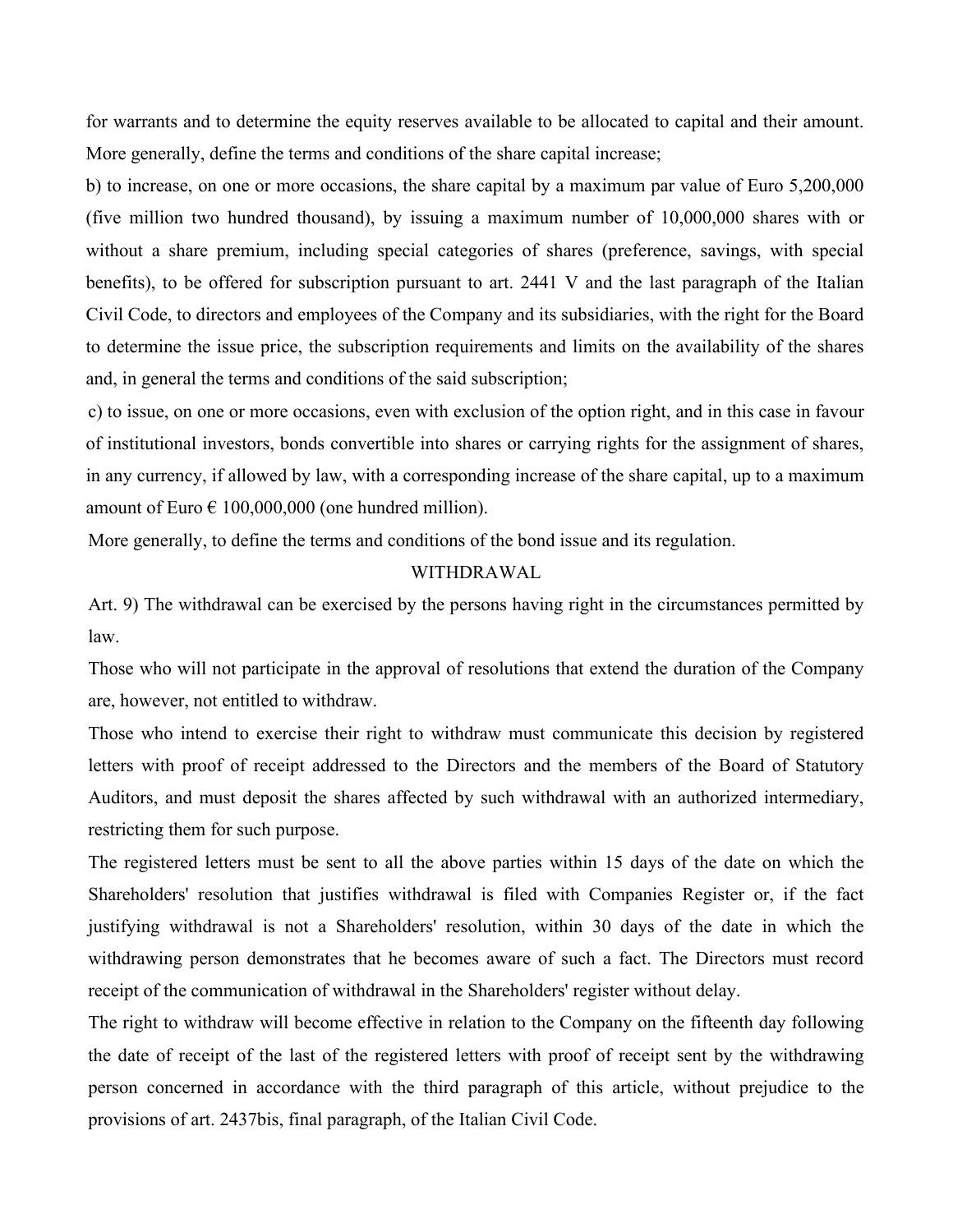#### GENERAL MEETINGS

Art. 10) General meetings represent all the Shareholders and their resolutions, adopted in accordance with the law and these By-laws, bind all Shareholders, even if they were absent or dissenting.

General meetings are either ordinary or extraordinary, as defined by law.

General meetings either ordinary or extraordinary, in single notice if the Board of Directors recognizes the opportunity, is convened and resolve according to the law in the respect of the Procedure for related party transactions.

General Meetings may be convened in places other than the registered offices, on condition that they are held in Italy. An Ordinary Meeting must be called at least once each year within one hundred and twenty days of the end of the financial year or, in the circumstances identified by law, within one hundred and eighty days of the end of the financial year.

Ordinary general meetings could adopt the resolutions requested by the Procedure for related party transactions.

Art. 11) Each share carries the right to one vote.

Art. 12) General meetings are called by the publication of a notice on the company's website and in the daily newspaper "La Repubblica", according to the terms and conditions required by the law in force.

Art. 13) The right to attend the General Meeting and the right to delegate are ruled by the enforceable law.

The proxy can be notified to the Company through PEC within the beginning of the General meeting, to the address that will be indicated in the notice of General meeting.

The participation in the General Meeting and the vote through electronic devices are allowed, when it is indicated in the notice with indication of the modalities and the requirements requested by the enforceable law.

The Chairman of the General Meeting is responsible for verifying the propriety of proxies and the attendance rights of those present.

Art. 14) General Meetings are usually chaired by the Chairman of the Board of Directors or, in the event of absence, in order, by the Deputy Chairman or the Managing Director or, failing this last person, by the person appointed by the General Meeting.

The Chairman is assisted by a Secretary, who is the Secretary to the Board of Directors or, if absent, by the person appointed by the Shareholders in General Meeting.

Art. 15) The rules for the proper calling of General Meetings and the validity of the ordinary and extraordinary resolutions adopted, whether in first or subsequent callings, are set down in current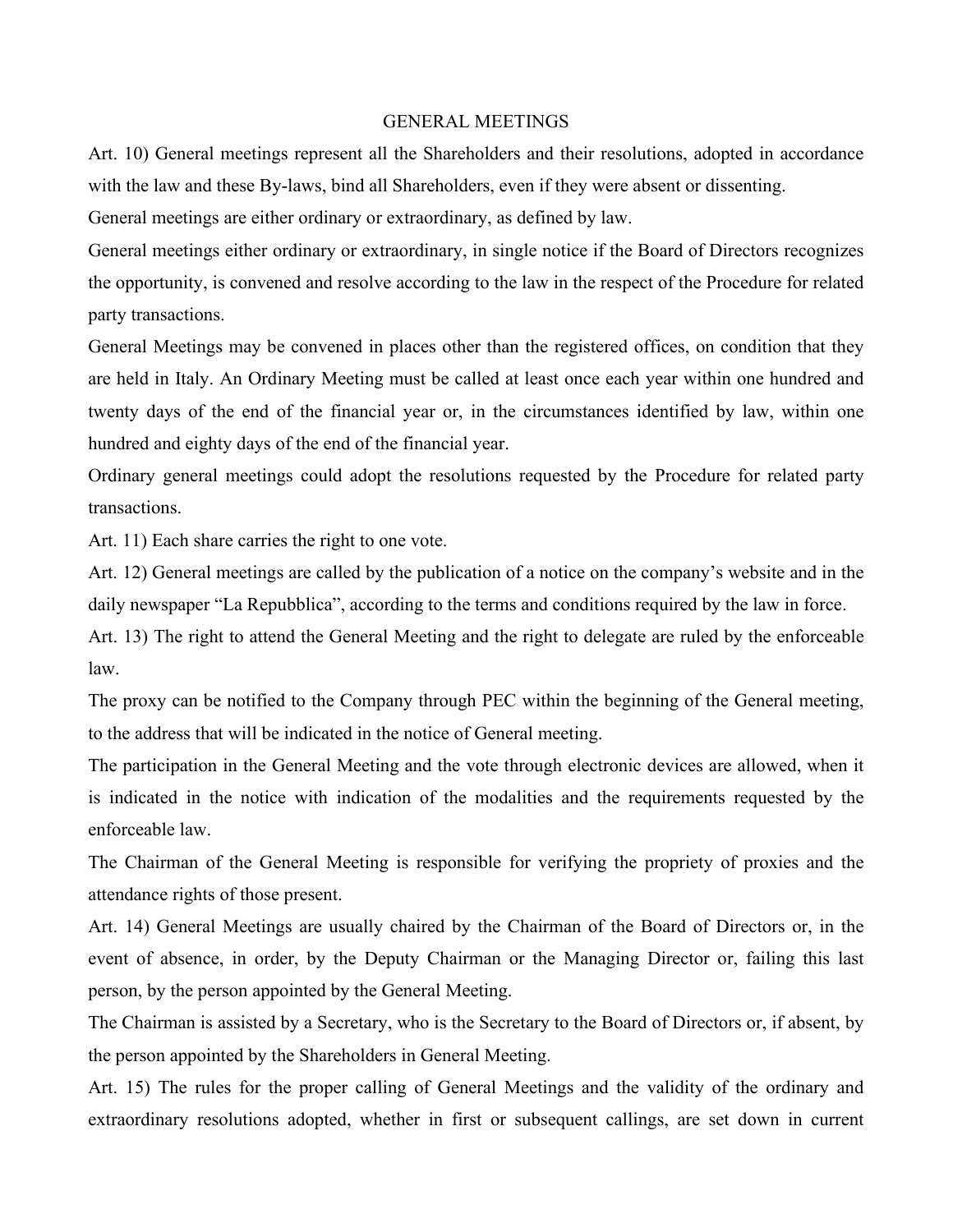legislation.

Art. 16) Resolutions adopted at General Meetings are evidenced in minutes signed by the Chairman and the Secretary.

When required by law or deemed appropriate by the Chairman, the minutes will be taken by a Public Notary who will also act as Secretary.

# ADMINISTRATION

Art. 17) The Company is administered by a Board of Directors comprised of between five and fifteen members, even not necessarily shareholders. They are appointed by the General Meeting of Shareholders for a fixed term which may not exceed three years, and are eligible for re-election.

The General Meeting also determines the number of Board members, which remains fixed unless altered by further deliberation of the Meeting.

Minority Shareholders have the right to appoint one member of the Board of Directors.

The Board members are appointed by the General Meeting from lists presented by the Shareholders. Candidates are listed in numerical order. The lists, signed by the presenting Shareholders, must be filed according to the terms and conditions required by the enforceable law.

List may only be presented by Shareholders who, either individually or jointly with others, hold shares that represent at least a fortieth of the share capital, or a different percentage laid down by the law or regulations. Proof of ownership of the required number of shares must be presented according to the terms and conditions required by the enforceable law.

Lists which include a number of candidates equal to or higher than three must include candidates belonging to both genders, in at least the proportion specified in current legislation on the subject of gender balancing.

Lists which fail to comply with the above rules shall be considered inadmissible.

No Shareholder may present or contribute to the presentation of more than one list, even via an intermediary or trustee. Shareholders subject to the same control pursuant to art. 93 of the Consolidated Securities Act or belonging to the same voting syndicate may present or contribute to the presentation of only one list.

Each Shareholder can vote for just one list.

Each candidate may stand in one list only, on pain of disqualification.

Each list filed by the required date must be accompanied by statements from each candidate accepting their nomination and declaring, under their own responsibility, that there are no reason of ineligibility or incompatibility regarding their candidature and that they meet the requirements laid down in the law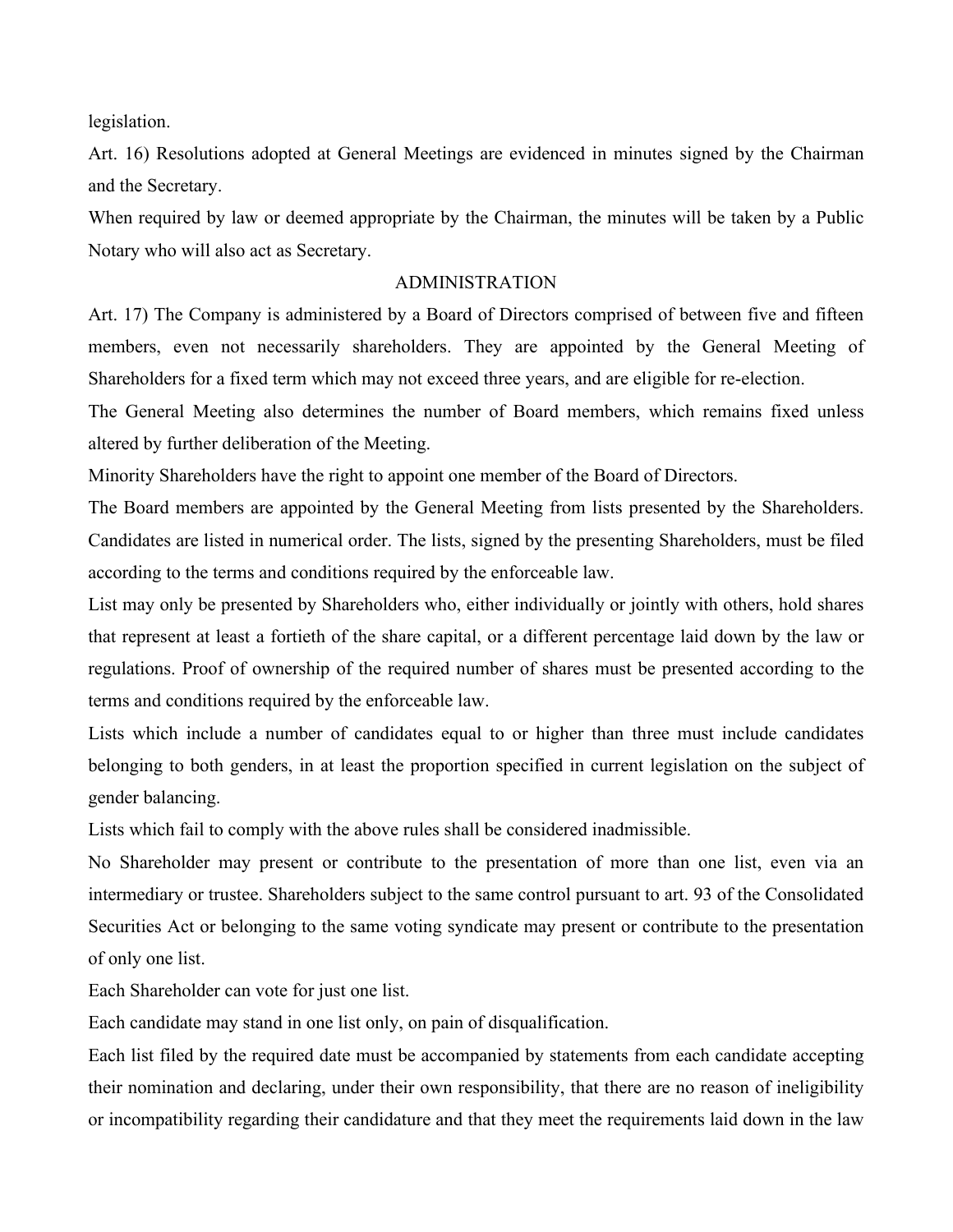and current regulations for the position of Board member. Candidates must also provide a curriculum vitae describing their personal and professional qualifications specifying any position as director or statutory auditor they might hold in other companies and whether they satisfy the requirements for the position of independent director under the law and current regulations.

Incompleteness or irregularity of any candidature shall mean disqualification of the candidate's name from the voting list.

For the nomination to go forward, the lists presented and submitted for voting must obtain at least half the percentage of votes required under this Article for the presentation of the lists themselves. Lists which do not meet this condition shall be considered null and void.

Members of the Board of Directors are elected as follows:

a) from the list which obtained the highest number of votes during the Meeting, as many directors as required to make up the Board minus one are taken in the numerical order in which they were listed;

b) from the list which obtained the second highest number of votes during the Meeting, and which is unconnected in any way, even indirectly, with the shareholders who presented or voted for the first list, the candidate at the top of this second list is nominated as the final board member.

When application of the procedure described in a) and b) above does not give the gender balance required by current legislation, the last director elected from the list that obtained the most votes belonging to the most represented gender shall lapse and shall be replaced by the first candidate not elected from the same list belonging to the less represented gender. Otherwise, the Shareholders' Meeting shall make up the number of the administrative body with the majorities required by law, ensuring compliance with the terms of the law.

All elected Directors must meet the criteria of respectability and professional conduct laid down in the current regulations. Failure to meet these criteria will mean disqualification from the position.

If only one list is presented or admitted, all Directors are appointed from that list.

If no list is presented or the number of Directors appointed is smaller than the minimum required by the Shareholders, the General Meeting must be reconvened to elect a full Board of Directors.

If as a result of resignations or for other reasons one or more Directors ceases to serve, they are replaced in accordance with art. 2386 of the Civil Code, in compliance with the applicable requisites.

Art. 18) The Board of Directors appoints a Chairman from among its members; it may also appoint a Deputy Chairman who replaces the Chairman in the event of absence or impediment.

The Board may appoint a Secretary who need not be a Director.

Art. 19) The Board meets at the registered offices or elsewhere when called by the Chairman or his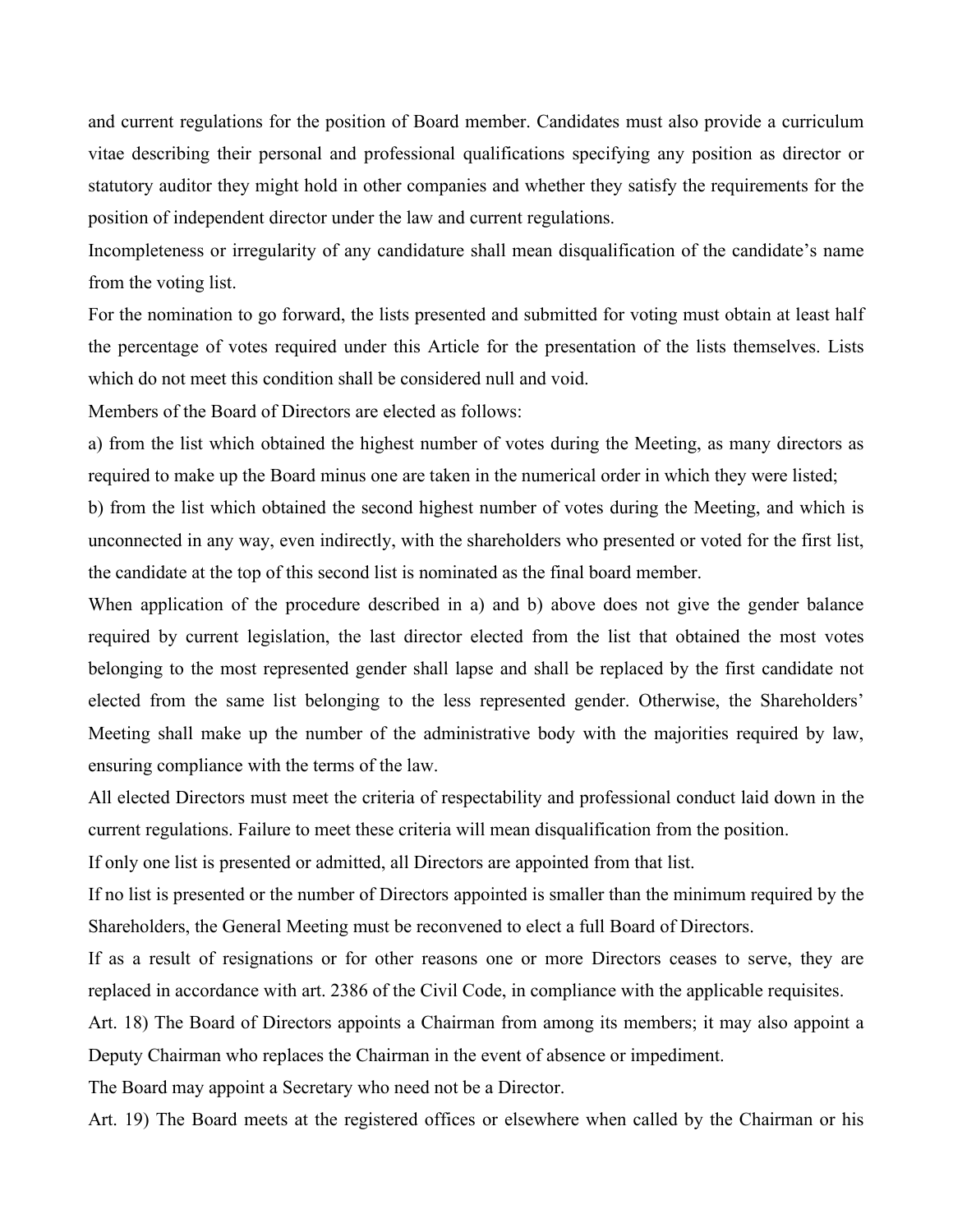deputy; meetings are usually held every three months and, in any event, whenever necessary in the interests of the Company or when requested by two Directors.

Board meetings may also be called by the Board of Statutory Auditors or by at least one of its members, after informing the Chairman of the Board of Directors. Meetings are called by registered letter, telegram, fax or e-mail received at least five days prior to the date fixed for the meeting or, in urgent cases, at least one day beforehand.

Board meetings and their resolutions remain valid when held by telephone or videoconference call, even without formal convocation, provided they are attended by a majority of the current Directors and Acting Statutory Auditors, all those having rights to participate having been informed in advance of the meeting and sufficiently informed on the matters for discussion.

Art. 20) Resolutions adopted by the Board of Directors are valid if a majority of the current members are present. Resolutions are adopted by a majority vote of those present in the respect of the Procedure for related party transactions. In the case of a tie, the vote of the Chairman or the chairman of the meeting shall prevail.

Meetings of the Board of Directors may be held by telephone conference call on condition that all the participants can be identified and that they are able to follow the proceedings, take part in real time in discussions about the matters on the agenda, and receive, transmit or examine documentation.

In such circumstances, the meeting is deemed to be held at the location where both the Chairman and the Secretary are present. The Secretary prepares the minutes which are then signed by both of them.

Art. 21) The Directors report to the Board of Directors and the Board of Statutory Auditors on a timely basis about their activities and the principal transactions carried out by the Company, as required by law.

Such reports are made verbally at least every quarter during Board or Executive Committee meetings, or by written and/or verbal and/or telephone communications to the Chairman of the Board of Statutory Auditors, if particular requirements for timeliness make this preferable.

The Directors must inform the other Directors and the Board of Statutory Auditors of all interests they may have in a given transaction, whether personally or on behalf of third parties, as required by current legislation.

Art. 22) The members of the Board of Directors are entitled to reimbursement for the expenses incurred in the performance of their duties.

The Shareholders in General Meeting can also establish an annual fee for the Directors and, if deemed appropriate, allocate them a share of net income.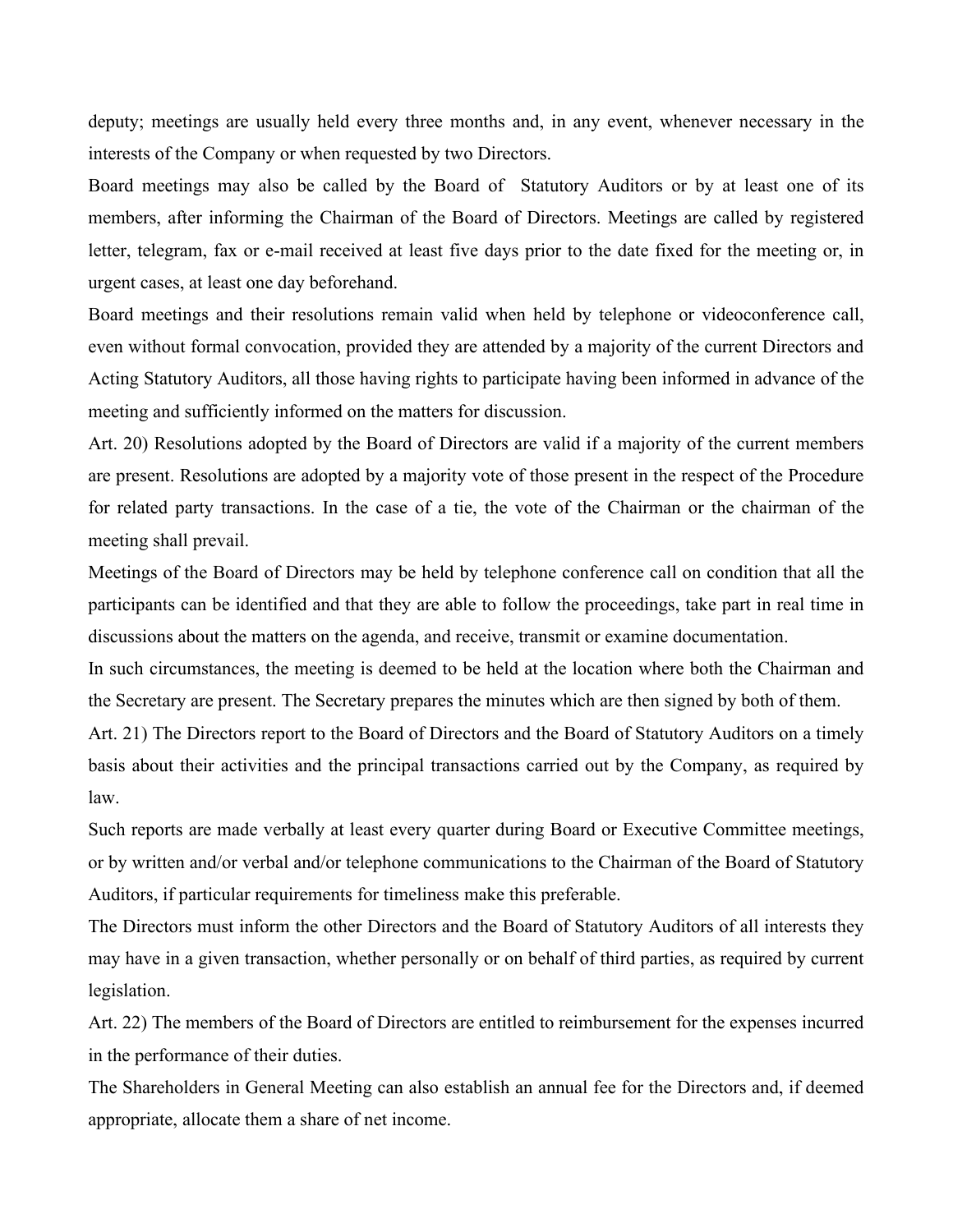The remuneration of Directors who perform special duties is established by the Board of Directors, having heard the opinion of the Board of Statutory Auditors.

Art. 23) The Board of Directors exercises the widest powers of ordinary and extraordinary administration, without any exceptions, and has the power to perform all the acts deemed appropriate in carrying out all the activities comprising or instrumental to the achievement of the corporate objects, except for those powers which the law or these By-laws reserve specifically for the Shareholders in General Meeting.

Accordingly, the Board of Directors may resolve to reduce share capital in the case of withdrawal by Shareholders, to amend the By-laws in order to comply with compulsory legislation, to transfer the registered offices within Italy, and to absorb subsidiaries that are wholly owned or whose capital is at least 90% owned, in compliance with arts. 2505 and 2505bis of the Italian Civil Code.

Art. 24) The Board of Directors may appoint one or more Managing Directors from among its number and, within the requirements of law, determine their duties and emoluments.

The Board may also appoint an Executive Committee comprising a number of its members and, within the requirements of law, determine its functions. Unless otherwise established at the time of appointment, the activities of the Executive Committee are governed by the regulations applying to the Board of Directors. The Board of Directors may appoint general managers, providing they satisfy the legal criteria of respectability, who may also be members of the Board. Failure to meet the criteria of respectability will mean disqualification from the post. The Board may also appoint special representatives to carry out specific duties or categories of duty.

The Board may create from within its membership advisory and working committees on specific issues, and determine their scope and powers.

The Board of Directors, on the proposal of the Managing Director and in concert with the Chairman, subject to the opinion of the Board of Statutory Auditors, appoints the manager charged with preparing the company accounts, who must have adequate accounting and financial experience.

The Board of Directors must also ensure that the manager charged with preparing the company accounts has the powers and means necessary to carry out these duties and equally ensure effective observance of the proper administrative and accounting procedures.

#### LEGAL REPRESENTATIVE

Art. 25) The legal representative of the Company in dealings with third parties and in judgement at all levels is the Chairman of the Board of Directors and, separately, the Deputy Chairman, the Managing Directors and the General Managers, to the extent of the powers conferred on them.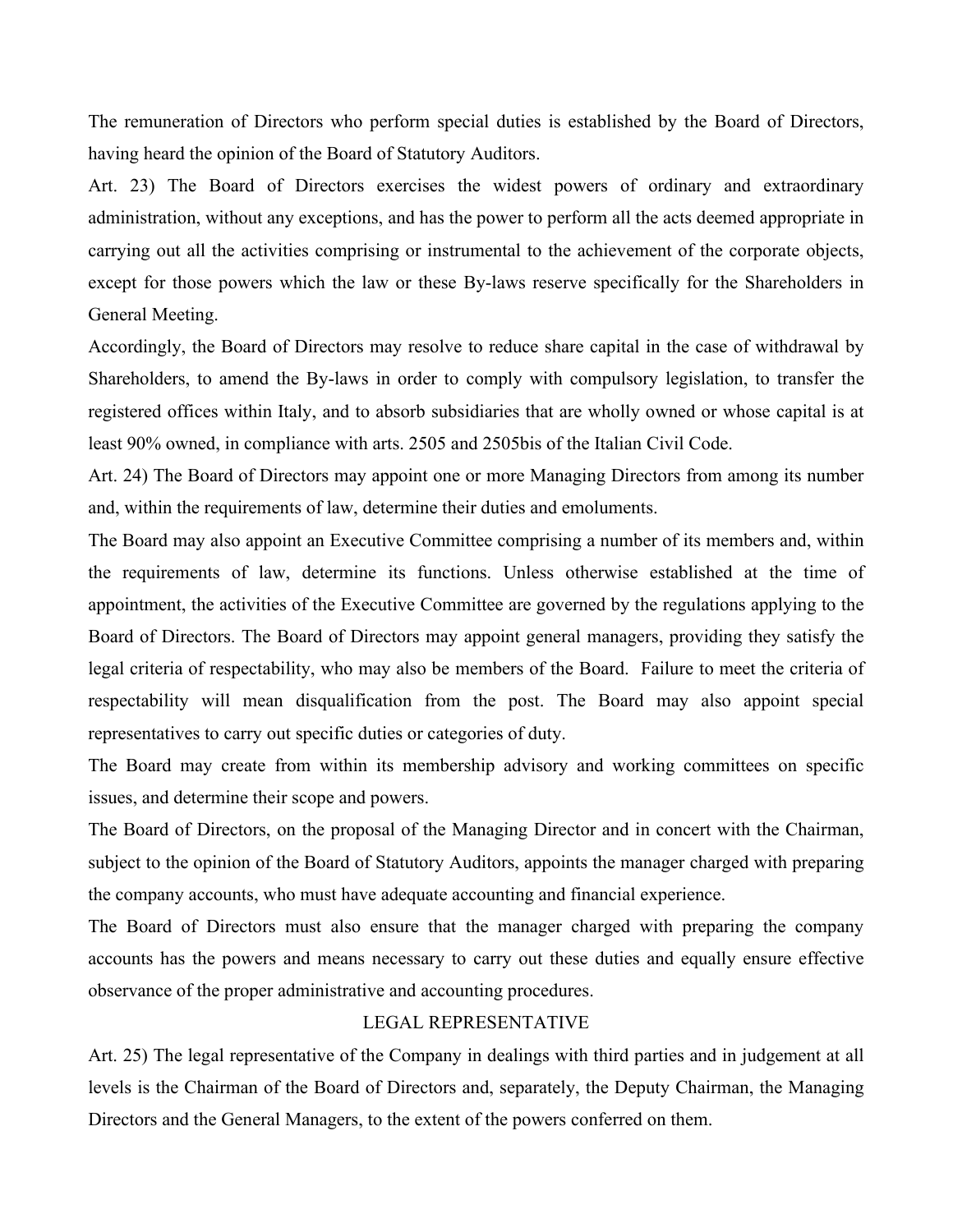### BOARD OF STATUTORY AUDITORS

Art. 26) The Board of Statutory Auditors comprises three acting members and three alternate members who remain in office for three years and are eligible for re-election. The minority shareholders are entitled to elect one acting auditor and one alternate auditor.

Members of the Board of Statutory Auditors are appointed by the Shareholders' Meeting from lists presented by the Shareholders. Each list comprises two sections: one for candidates for the position of acting auditor and the other for candidates for the position of alternate auditor. Candidates are listed in numerical order. Lists which include a number of candidates equal to or higher than three must include in each section candidates belonging to both genders.

The lists, signed by the presenting Shareholders, must be filed according to the terms and conditions required by the enforceable law.

Lists may only be presented by Shareholders who, either individually or jointly with others, hold shares that represent at least 2.5% (two point five percent) of the share capital or a different percentage laid down by the law or regulations. Proof of ownership of the required number of shares must be presented according to the terms and conditions required by enforceable law.

Lists which do not comply with the above rules shall be considered null and void.

No Shareholder, either individually or jointly, may present more than one list, even via an intermediary or trustee; Shareholders subject to the same control pursuant to art. 93 of the Consolidated Securities Act or belonging to the same voting syndicate may present or contribute to the presentation of only one list.

Each Shareholder can vote for just one list.

Each candidate may stand in one list only, on pain of disqualification.

Lists cannot include candidates who already hold office as acting auditors in another five companies or entities listed on a regulated market registered pursuant to arts. 63 and 67 of Legislative Decree no. 58/1998, or candidates who do not meet the requirements of respectability, professional and independence or who exceed the limit to the number of positions held as laid down by law or regulations.

Each list filed by the above indicated term must be accompanied by statements from each candidate accepting their nomination and declaring, under their own responsibility, that there are no incompatibilities or reasons for which they cannot be elected and that they meet the requirements laid down by law and the applicable regulations for members of the Board of Statutory Auditors.

Candidates must also provide a curriculum vitae describing their personal and professional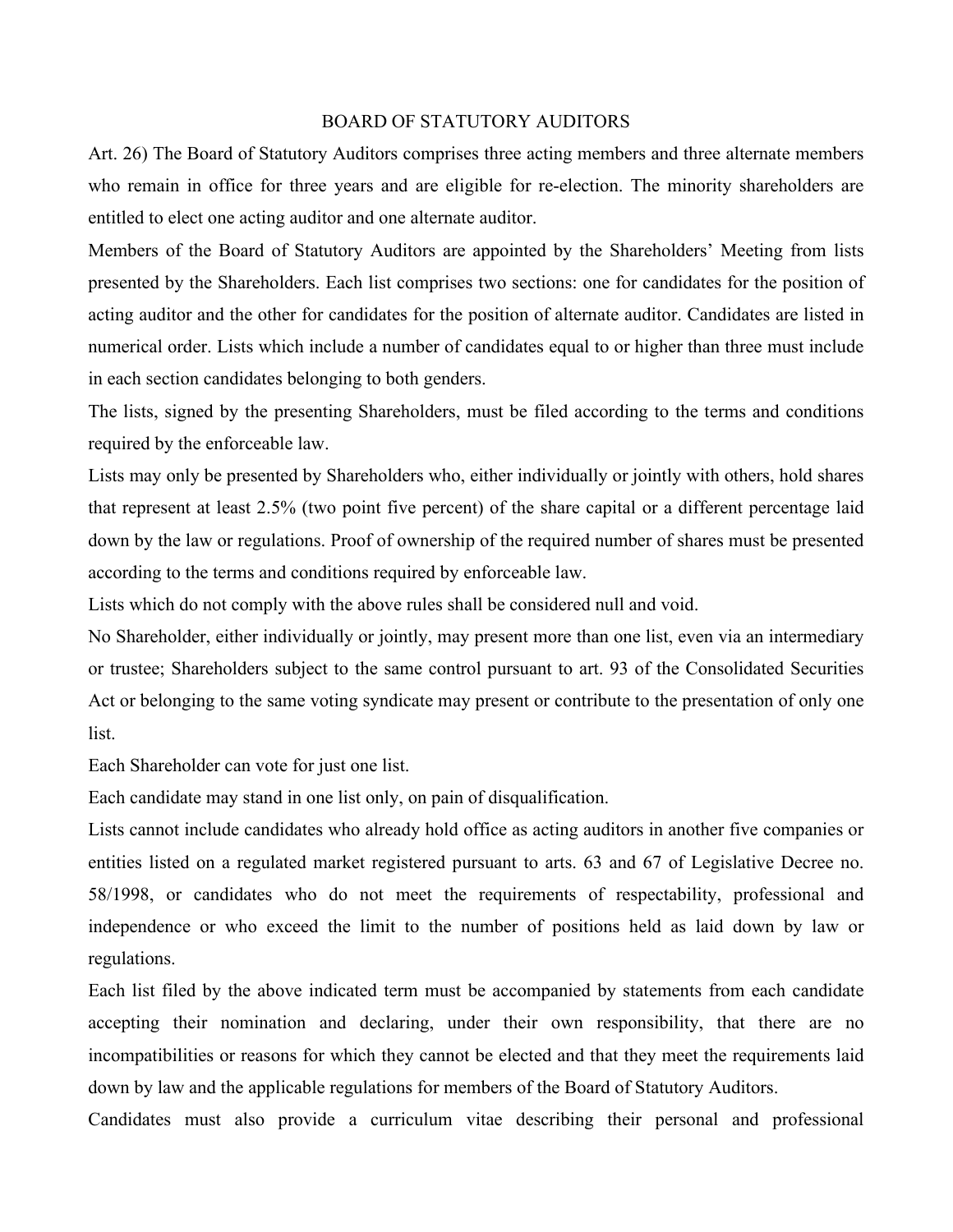qualifications specifying any administrative or management positions they might hold in other companies.

Incompleteness or irregularity of any candidature shall mean disqualification of the candidate's name from the voting list.

Members of the Board of Statutory Auditors are elected as follows:

1. from the list which obtained the highest number of votes during the Meeting, two acting members and two alternate members are taken, in the numerical order in which they were listed in the sections concerned;

2. from the minority shareholders' list represented by the list which obtained the second highest number of votes during the Meeting, and which is unconnected in any way, even indirectly, with the shareholders who presented or voted for the first list, the remaining acting member and remaining alternate member are taken in the numerical order in which they were listed in the sections concerned;

3. if only one list is presented, all of the acting and alternate auditors are taken from that list.

When application of the procedure described in 1), 2) and 3) above does not give the gender balance required by current legislation, the last person elected from the section of the list that obtained the most votes belonging to the most represented gender shall lapse and shall be replaced by the first candidate not elected from the same list and the same section belonging to the least represented gender. Otherwise, the Shareholders' meeting shall make up the number of the Board of Statutory Auditors with the majorities required by law, ensuring that the requirement is complied with.

The candidate on the minority shareholders' list which obtained the highest number of votes is appointed as Chairman of the Board of Statutory Auditors. If only one list is presented, the first candidate for Auditor on the list is appointed as Chairman of the Board of Statutory Auditors.

The appointment of auditors lapses if they no longer meet the requirements laid down in current regulations and the By-laws.

If an acting auditor is replaced, the alternate auditor is taken from the list of the person replaced thus ensuring the compliance with legal requirements including those relating to gender balance.

The meetings of the Board of Statutory Auditors may be held by any means of telecommunication on the following conditions:

a) the participants are able to examine, receive and transmit all the necessary documentation;

b) the participants are able to take part in the discussions in real time, in accordance with normal board practice.

Meetings are held at the place where they are convened, where the Chairman must be present.